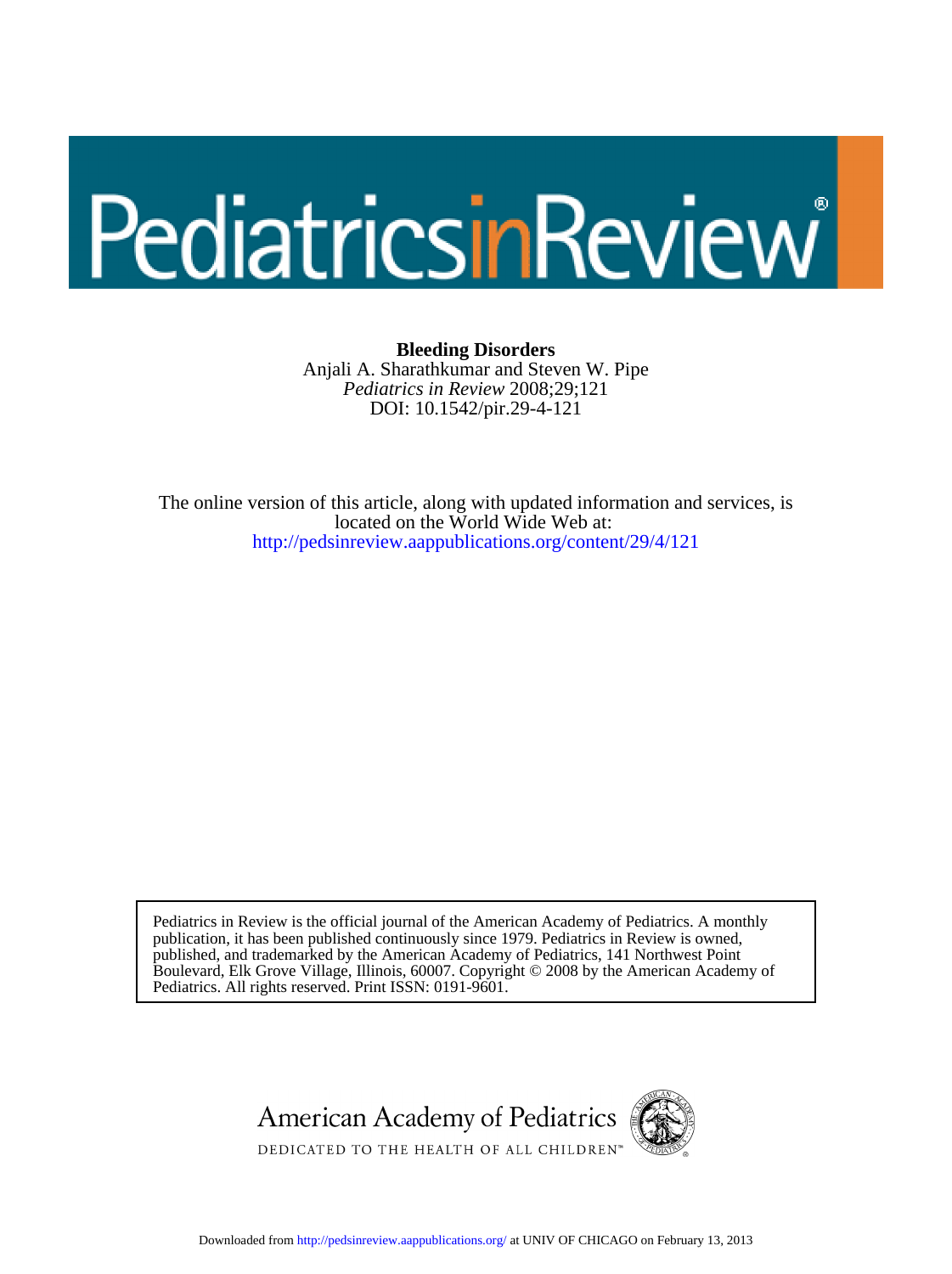# **Bleeding Disorders**

Anjali A. Sharathkumar, MD,\* Steven W. Pipe, MD\*

Author Disclosure Drs Sharathkumar and Pipe did not disclose any financial relationships relevant to this article.

Objectives **After completing this article, readers should be able to:**

- **1. Discuss the physiology of hemostasis.**
- **2. Describe the clinical features suggestive of an underlying bleeding disorder.**
- **3. Develop a diagnostic algorithm for evaluating patients who are suspected of having bleeding disorders.**
- **4. Recognize the inheritance and clinical management of the commonly encountered bleeding disorders.**

# **Overview of Hemostasis**

Hemostasis refers to the process whereby bleeding is halted in a closed circulatory system. Understanding the physiology of hemostasis allows the clinician to identify children who have both inherited and acquired abnormalities of hemostasis, guide laboratory investigations, and facilitate effective therapeutic interventions.

In response to an injury (Fig. 1), local vasoconstriction reduces blood flow to limit or prevent bleeding. Primary hemostasis describes the subsequent interaction between platelets, von Willebrand factor (vWF), and the vessel wall to form a platelet plug at the site of vascular injury. vWF, a large multimeric plasma glycoprotein that is synthesized and stored in endothelial cells and megakaryocytes, is released at the site of vascular injury. Circulating vWF also binds and stabilizes factor VIII (FVIII). Exposed subendothelial elements, such as collagen, serve as a binding site for vWF, which, in turn, mediates platelet adherence to the area of injury. Platelet receptors, vWF, and fibrinogen mediate platelet-platelet interactions, leading to aggregation, activation, secretion of platelet granules, and additional platelet aggregation. The platelet plug that ensues contributes to bleeding cessation but is unstable. Thus, for stability, the platelet plug must be reinforced by the formation of an organized fibrin clot through the activation of the blood coagulation system or secondary hemostasis.

Blood coagulation involves a cascade of activation reactions. At each stage, a precursor protein (eg, FX) is converted to an active protease (eg, FXa) in the presence of calcium and a phospholipid surface that is provided by damaged endothelium and platelets.

Coagulation is initiated through the "extrinsic pathway." Following injury, the damaged endothelium expresses tissue factor (TF). TF binds to FVII and forms the TF/FVIIa complex, which activates FIX and FX. FXa activates prothrombin to thrombin, the central mediator of coagulation. Thrombin has many functions within coagulation as well as other physiologic pathways. However, its prime function in hemostasis is to convert soluble fibrinogen into insoluble fibrin. These fibrin monomers polymerize in the vicinity of the primary platelet plug and are strengthened further through cross-linking by FXIII. However, the initial FXa and thrombin generated through the extrinsic pathway are inadequate to form an effective fibrin clot. Therefore, a feedback loop, the "intrinsic pathway," also is activated by thrombin. Thrombin can activate FXI, which, in turn, activates FIX to FIXa. This reaction further enhances FXa and thrombin generation. This merger of the extrinsic and intrinsic pathways has been called the **"**common pathway**."** In addition, thrombin activates two key cofactors of coagulation, FVIII and FV. FVIIIa is a cofactor for FIXa, enhancing its proteolytic activity on FX by several orders of magnitude. FVa is a cofactor for FXa, which enhances the proteolytic activity of FXa on prothrombin.

<sup>\*</sup>Department of Pediatrics and Communicable Diseases, University of Michigan, Ann Arbor, Mich.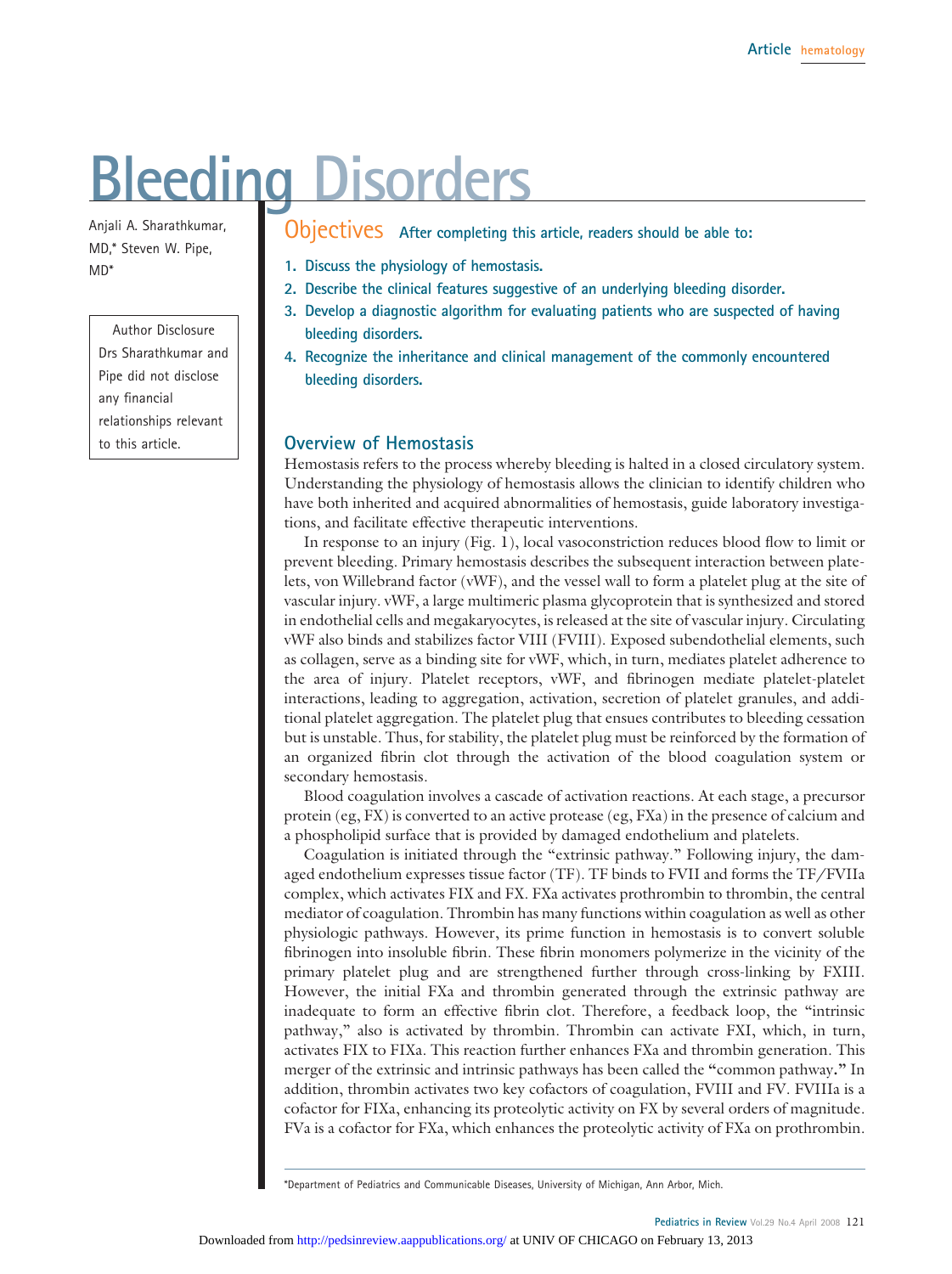

**Figure 1. The coagulation system. Ffactor, vWFvon Willebrand factor, TFPItissue factor pathway inhibitor. Coagulation inhibitors are indicated in red.**

This effect ultimately produces a burst of thrombin formation sufficient for effective hemostasis. The physiologic significance of this amplification loop in hemostasis is exemplified by the severe bleeding manifestations associated with a deficiency of one of its components (eg, FVIII deficiency resulting in hemophilia A).

Physiologic inhibitors of coagulation regulate each step of the hemostatic process. Within the extrinsic pathway, tissue factor pathway inhibitor binds to and inhibits the action of TF/FVIIa and FXa. Protein C is activated by thrombin to activated protein C that, along with its cofactor protein S, proteolytically inactivates FVIIIa and FVa, thereby inhibiting the intrinsic pathway. Antithrombin is the key inhibitor of the common pathway, forming complexes with FXa and thrombin. Following formation of the fibrin clot, a fibrinolytic pathway mediated by plasmin regulates the size of the clot and ultimately facilitates its dissolution.

The plasma kallikrein/kinin system includes FXII, prekallikrein, and FXI. These proteins also are known as the "contact system" because FXII autoactivates when associated with a negatively charged surface such as a glass tube. The autoactivation of FXII results in prekallikrein activation and additional amplification of FXII, producing subsequent activation of FXI, which can contribute to activation of the intrinsic pathway. However, deficiencies of FXII and prekallikrein are not associated with bleeding. Therefore, this system cannot be a physiologic one for hemostasis, but it is useful clinically in the activated partial thromboplastin time (PTT) to evaluate components of the intrinsic pathway.

# **The Influence of Age on the Coagulation System**

Most coagulation factors are found in the fetus by the 10th week of gestation, with synthesis predominantly by the liver. Protein production increases with gestational age

and through the first year of postnatal life when the plasma activity for most coagulation factors becomes comparable with that of adults. In the immediate postnatal period, concentrations of vitamin K-dependent coagulation proteins (prothrombin, FVII, FIX, and FX) and the inhibitors protein C and protein S are approximately 50% of adult values. In contrast, values for fibrinogen, FVIII, FV, FXIII, and inhibitors are similar to or increased above adult values. Concentrations of vWF are increased at birth and for the first several postnatal months. In the clinical setting, the results of various coagulation assays need to be interpreted according to age-appropriate normal ranges.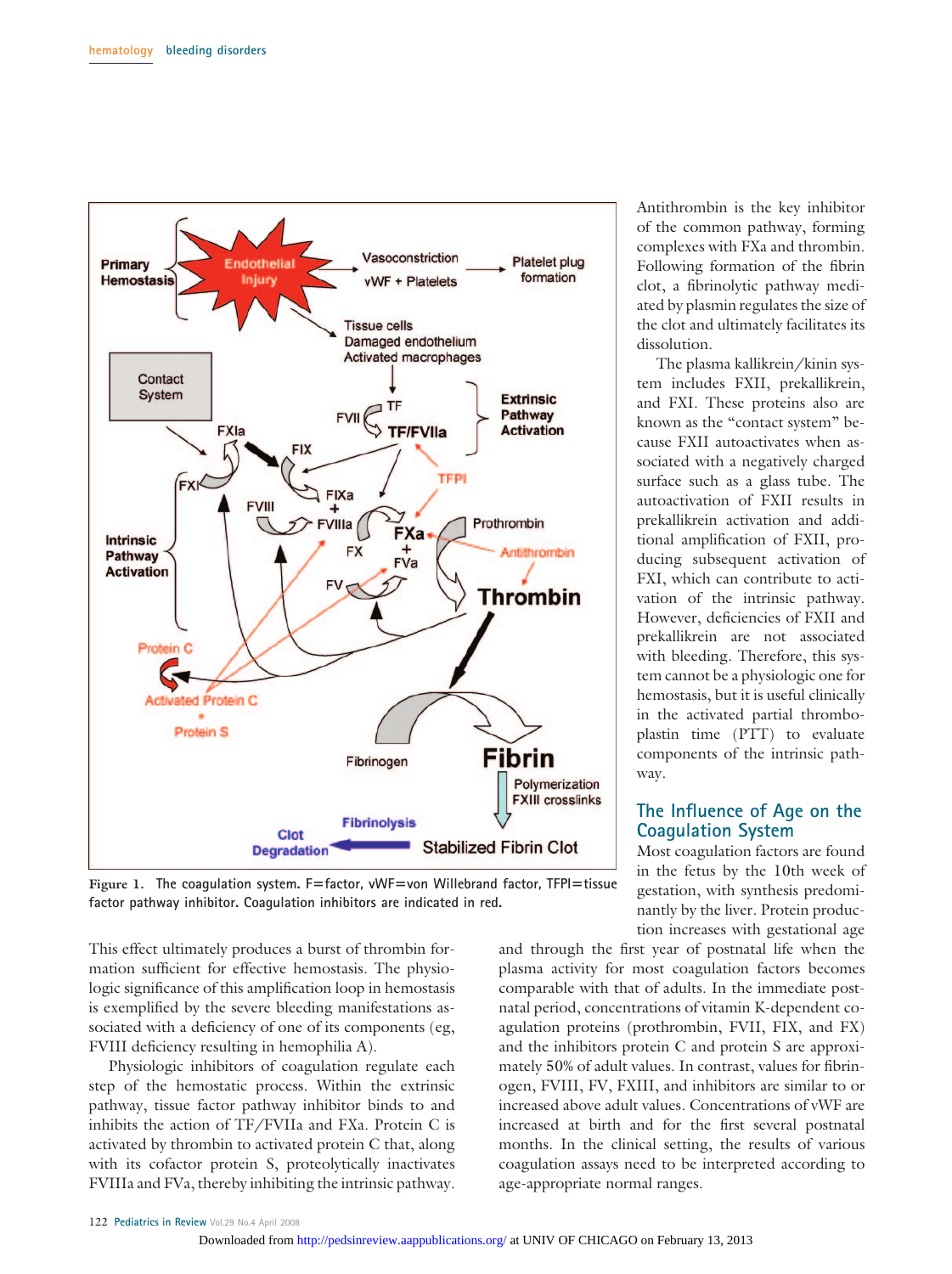# **Evaluation of a Child Who Has a Bleeding Disorder**

Children who have bleeding disorders often present initially to their pediatricians with suspicious signs, abnormal screening laboratory results from a presurgical evaluation, or a known family history. Whereas severe bleeding disorders such as hemophilia often present in the first year after birth, less severe bleeding disorders, such as von Willebrand disease (vWD) or a platelet function abnormality, may be clinically silent for years until a major hemostatic challenge occurs. Careful assessment of the medical and the family history, attention to pertinent physical findings, and discretionary use of laboratory resources are required to reach a likely diagnosis and initiate definitive therapy.

### **Clinical Evaluation**

A systematic approach employing the following questions can help to reach a more precise clinical diagnosis.

**AM I DEALING WITH A BLEEDING DISORDER?** Typical presentations include easy bruisability, mucosal bleeding (epistaxis; menorrhagia; oral, genitourinary, or rectal bleeding), unexpected surgical hemorrhage, and deeptissue bleeding into muscles and joints. Because many of these signs can be common in childhood, the challenge for the pediatrician is to decide when additional evaluation is warranted. The significance of any particular bleeding sign is enhanced when seen in combination with other bleeding signs or when evaluated in relation to the presence or absence of associated trauma.

Bruising in children first must be differentiated from extrinsic causes such as child abuse, which is more common than hemophilia. Inflicted trauma is most likely to manifest over the calvarium, the chest, the back, and the long bones and may retain the outlines of the instrument. Bruises associated with a defect in primary hemostasis usually are located over areas of typical childhood trauma, such as the bony protuberances of the extremities or the spinous processes along the back, typically are superficial, and are in multiple stages of resolution. Petechiae may suggest platelet dysfunction or vWD. In general, bruises that are not limited to the distal extremities, are larger than a quarter coin, and are associated with hematomas and bruising out of proportion to the mechanism of injury are more indicative of an underlying hemostatic disorder. Intramuscular hematomas may be more difficult to see, but they cause swelling of the muscle group and pain with use of the muscle. Hemarthrosis (bleeding into a joint) causes joint effusion, warmth, and pain with passive movement of the joint and

is a common feature of hemophilia. For young children, refusal to walk or use the affected limb may be the only apparent sign.

Epistaxis is a common childhood complaint and most likely is due to local factors such as drying of the nasal mucosa, trauma, or allergic rhinitis. However, among patients referred to a pediatric hematology clinic for recurrent epistaxis, 25% to 33% are diagnosed as having a bleeding disorder. Epistaxis requiring an emergency department visit, occurring in both nostrils, and occurring in association with other bleeding signs and a family history of similar bleeding increases the likelihood of an underlying bleeding disorder.

Menorrhagia may be the presenting sign in an adolescent girl who has a bleeding disorder and often can occur with the first cycle at menarche. Menorrhagia frequently is associated with anemia and a suboptimal quality of life. A pictorial blood flow assessment chart can be used in the office to provide a semiquantitative assessment of menstrual blood loss. Frequent pad changes  $\leq 2$  h frequency), menses lasting more than 7 days, or more than one menstrual period per month all are consistent with menorrhagia. In 2000, the American College of Obstetrics and Gynecology recommended that women who have menorrhagia be evaluated for vWD. Platelet function disorders and other coagulopathies also are frequent causes of menorrhagia.

Surgical bleeding in children is associated most often with circumcision, tonsillectomy, and dental extractions. In addition to uncontrolled bleeding in the surgical field, bleeding in an affected individual may extend beyond the surgical site (ie, drains, vascular access), with associated poor wound healing and infection. The need for transfusion during or after surgery that normally does not cause significant blood loss can suggest an underlying bleeding disorder. Bleeding after tonsillectomy or adenoidectomy often is delayed until 7 to 10 days postoperatively when there is an underlying bleeding disorder.

#### **WHAT IS THE CLINICAL PHENOTYPE OF THE BLEEDING?**

Mucosal bleeding characterized by easy bruisability, epistaxis, menorrhagia, petechiae, and oozing from surgical wounds is most consistent with a defect in primary hemostasis. The pediatrician should consider defects in platelets, vWF, or the vessel wall. On the other hand, deep-tissue bleeding (hematomas, joint and muscle hemorrhages) and "delayed" surgical bleeding are more suggestive of a coagulation factor abnormality. The most common disorder in this group is hemophilia, but other rare clotting factor deficiencies can occur.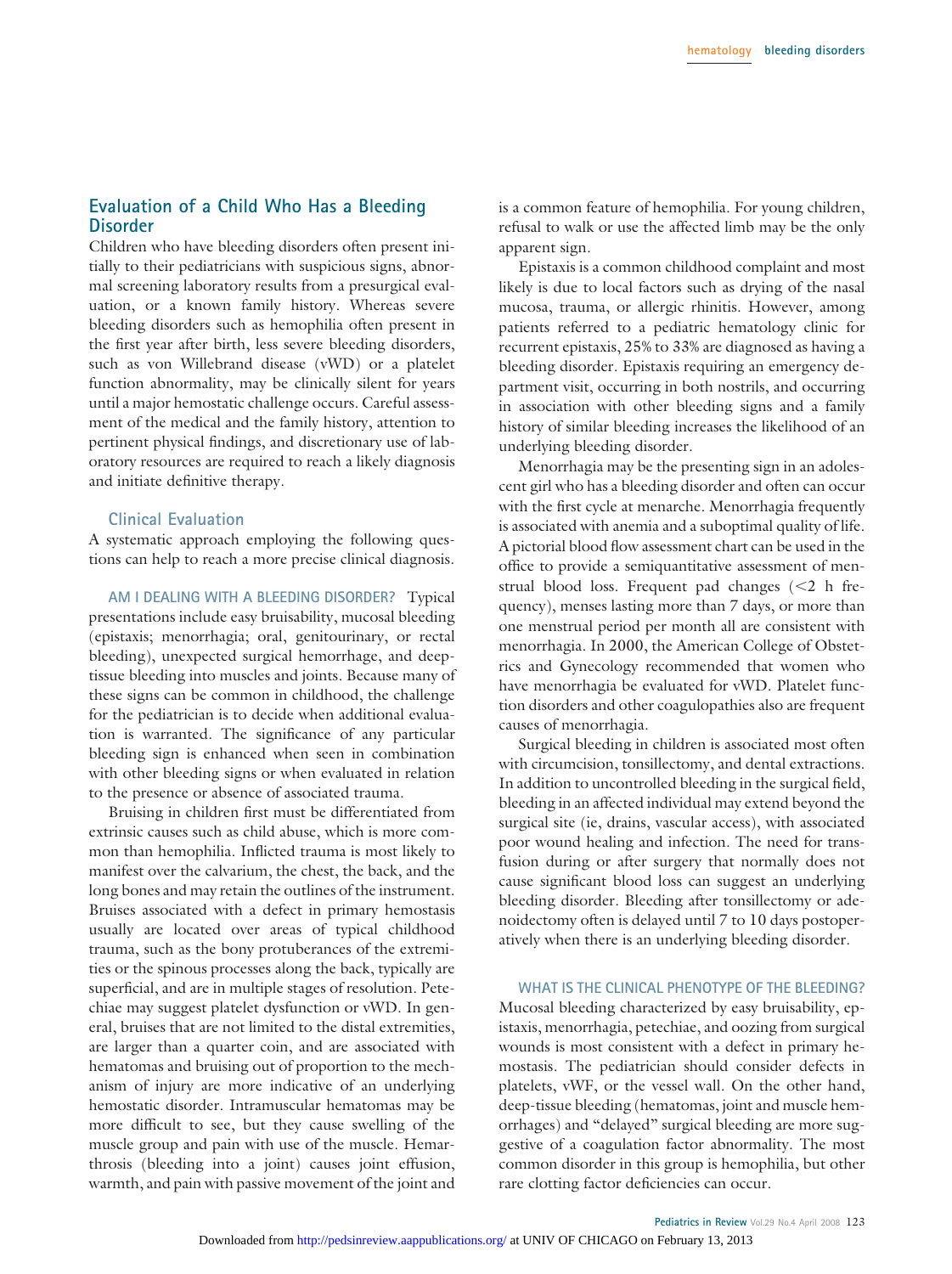**IS IT CONGENITAL OR ACQUIRED?** Inherited severe bleeding disorders present most often during the neonatal period or early childhood. Circumcision bleeding, umbilical stump bleeding, cephalohematomas, and subgaleal hemorrhages following delivery all may occur in otherwise healthy infants but are cardinal manifestations of underlying bleeding disorders. Hence, these signs always should be evaluated with a high degree of suspicion. The incidence of neonatal intracranial hemorrhage among boys who have hemophilia is estimated to be as high as 3%, but may be as high as 25% in patients who have FXIII deficiency. Diagnosis of a bleeding disorder in this setting is urgent because specific replacement therapy is required to prevent extension of the hemorrhage.

Only two thirds of patients who have hemophilia have a positive family history of the condition. Therefore, a high degree of suspicion is required, even with a negative family history. Because hemophilia is an X-linked disorder, the history should focus on maternal cousins, uncles, and the grandfather. Some rare platelet function disorders (eg, Glanzmann thrombasthenia) and clotting factor deficiencies (eg, FXIII deficiency) are autosomal recessive, and their incidence is increased in consanguineous unions. The common inherited bleeding disor-

ders (eg, vWD and mild platelet function abnormalities) usually are inherited in an autosomal dominant pattern. However, even these more common bleeding disorders can have variable expression and may be more likely to manifest in females because of gynecologic and obstetric experiences (eg, postpartum hemorrhage).

**IS THERE ANY UNDERLYING SYS-TEMIC DISEASE OR DRUG EXACER-BATING BLEEDING?** Acquired bleeding disorders should be considered in patients who have an underlying medical illness or are taking concurrent medications. A primary hemostatic defect may be attributed to medications that have well-known antiplatelet adverse effects (eg, aspirin and other nonsteroidal anti-inflammatory drugs [NSAIDs]), but many medications used to treat a variety of disorders can have unappreciated

effects on platelet function and should be investigated. Underlying medical disorders may cause a bleeding phenotype due to thrombocytopenia or uremia. A coagulation factor abnormality may be a manifestation of liver disease, vitamin K deficiency, or disseminated intravascular coagulation (DIC).

#### **Laboratory Evaluation**

An appropriate and reliable laboratory approach, encompassing first-line (screening) and second-line (specific) testing, is essential to screen, diagnose, and monitor patients who have bleeding diatheses (Fig. 2). The available clinical assays also can be grouped according to whether they evaluate components of primary hemostasis or coagulation factors.

**CLINICAL ASSAYS FOR EVALUATING PRIMARY HEMO-STASIS.** A complete blood count and evaluation of the peripheral blood smear usually constitute the required first step. The bleeding time is the historical screening test for defects of primary hemostasis, but low sensitivity and specificity in children limit its utility. Newer platelet function analyzers (PFAs) are now available in clinical laboratories but cannot be relied on to identify all patients who have vWD or platelet function defects, and



**Figure 2. Laboratory evaluation of bleeding disorders. CBCcomplete blood count, Ffactor, PFAplatelet function analyzer, PTprothrombin time, PTTactivated partial** thromboplastin time, RIPA=ristocetin-induced platelet aggregation, vWD=von Willebrand disease, vWF=von Willebrand factor, vWF:RCo=ristocetin cofactor activity.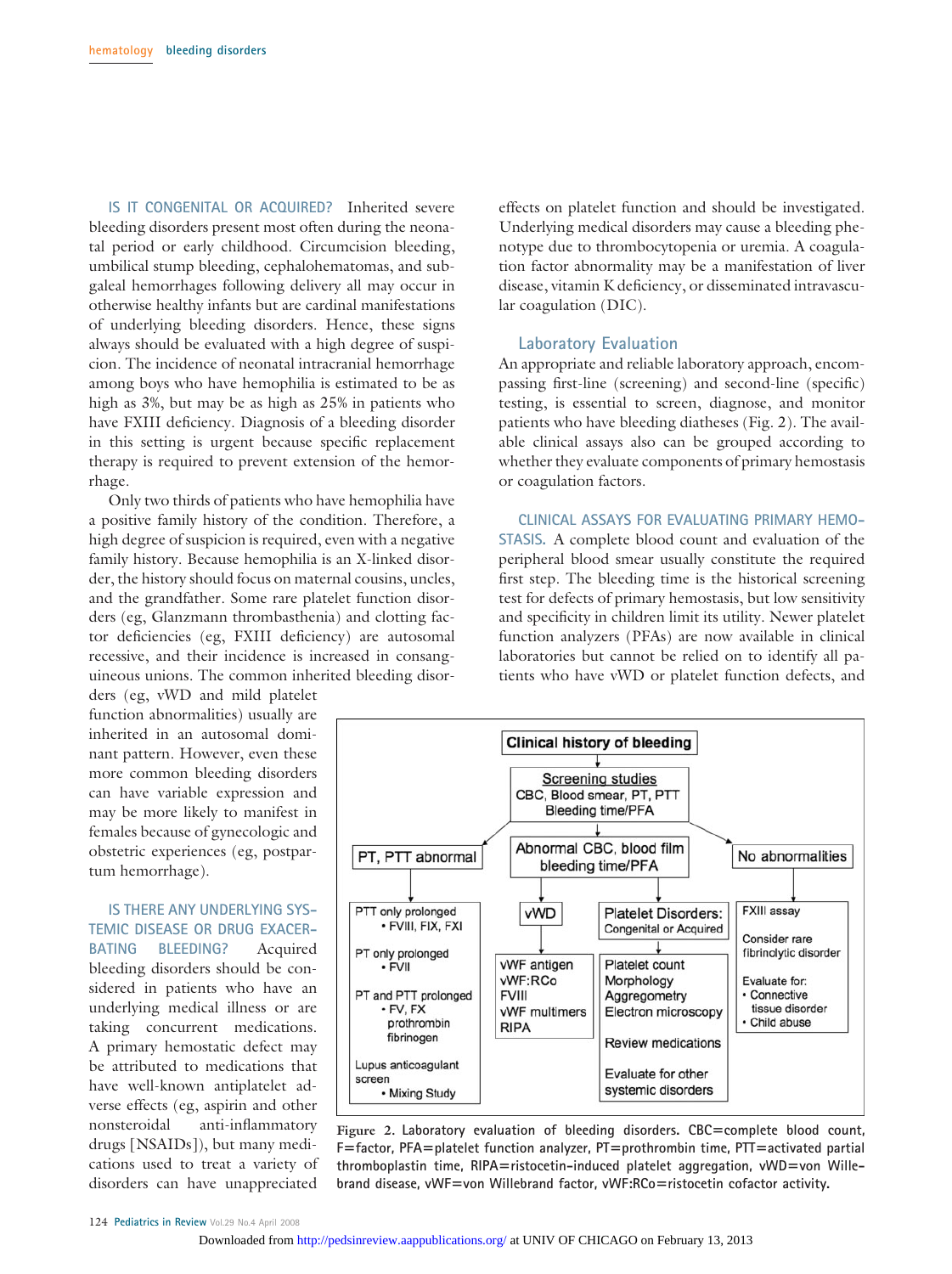their routine use remains controversial. Therefore, when these disorders are considered, specific testing (vWF indices, platelet aggregation studies) should be performed.

**CLINICAL ASSAYS FOR EVALUATION OF COAGULATION FACTOR FUNCTION.** The prothrombin time (PT) and activated PTT are coagulation screening tests performed on citrated plasma. The PT is reported commonly along with the International Normalized Ratio (INR) to adjust for different reagent sensitivities. The PT is a measure of the extrinsic (FVII) and common pathway (FV, FX, prothrombin, fibrinogen) clotting factors. The PTT measures the contact system (prekallikrein, FXII) as well as the intrinsic (FVIII, FIX, FXI) and common pathway clotting factors. Sensitivities of various PT and PTT reagents vary and may yield normal values in the presence of mild factor deficiencies. Therefore, specific factor assays should be performed for patients who are strongly suspected of having a bleeding disorder. An understanding of the relationships among the PT; PTT; and the intrinsic, extrinsic, and common pathways helps guide additional specific factor assays (Fig. 2).

The terminal event for both the PT and PTT assays is the conversion of soluble fibrinogen to insoluble fibrin. Because neither of these tests assesses the activity of FXIII, a specific FXIII assay must be requested to prevent missing this rare but important coagulation factor deficiency.

Incidental detection of a prolonged PTT occurs commonly in the primary care setting; such prolongation often is found in children who have no history of bleeding. This finding usually can be attributed to a lupus anticoagulant (LA), antibodies that arise transiently, often in association with infections, and are directed against proteins that bind phospholipid surfaces. Despite marked prolongations of the PTT, such antibodies do not cause bleeding; paradoxically, they have been linked with some thrombotic complications in childhood. However, in most children, the LA antibodies are uncomplicated and disappear over several weeks, with an accompanying normalization of the PTT. Rarely, LA is associated with an antibody directed against prothrombin, which can lead to an accompanying prothrombin deficiency manifested by both a prolonged PT and PTT. This subgroup of affected patients can present with acute bleeding problems but also can exhibit a transient clinical course. LA can be confirmed by a mixing study in which patient plasma is mixed 1:1 with normal plasma and the PTT is measured. If a clotting factor deficiency is present, the PTT completely corrects to within the normal range.

However, in the presence of an LA, the PTT remains prolonged.

Normal reference ranges for the PT and PTT are wider in newborns, reflecting relative immaturity of the vitamin K pathway. Published reference ranges for coagulation assays for newborns of different gestational ages are available. Laboratory methods and standards differ among institutions; local age-matched reference ranges should be used when available.

# **Inherited Bleeding Disorders of Primary Hemostasis**

#### **von Willebrand Disease**

vWD is the most common genetic bleeding disorder. It affects both sexes, and the prevalence is estimated to be as high as 1%. Three primary vWD types should be distinguished: type 1 (70% to 80% of cases) and type 3 (rare) are characterized by partial and virtually complete deficiency of vWF, respectively; type 2 vWD reflects a qualitative defect in vWF function (Table 1). Clinical presentations vary substantially, depending on the subtype and severity, and manifestations range from mild mucocutaneous bleeding to hemarthroses.

Due to the heterogeneity of vWF defects and external variables (such as blood group and other physiologic modifiers) that can influence vWF concentrations in the circulation, diagnosing vWD can be difficult. The bleeding time can be normal in affected patients. vWD is diagnosed most often if the patient satisfies three criteria: 1) a positive bleeding history, 2) reduced levels of vWF activity (ristocetin cofactor [RCo] activity), and 3) a positive family history suggestive of vWD. The vWF:RCo assay is the most useful tool for screening patients, but other assays are required to distinguish among the various subtypes. These other tests include vWF antigen, FVIII activity, vWF multimer analysis, ristocetininduced platelet aggregation at low concentrations of ristocetin (seen with Type 2B), and blood typing.

Because vWF is an acute-phase reactant, concentrations increase with stress, exercise, acute inflammatory processes, and pregnancy and during the menstrual cycle. The plasma concentration of vWF also is modified by other determinants such as blood group and race. The plasma vWF antigen values for individuals who have type O blood are 25% lower than in pooled normal plasma, leading to a greater likelihood of diagnosis in those who have type O blood. In contrast, those who have type AB blood have concentrations averaging 25% higher than pooled plasma. African American women tend to have values 15% higher than white women. When clinical symptoms or family history suggest vWD, a single nega-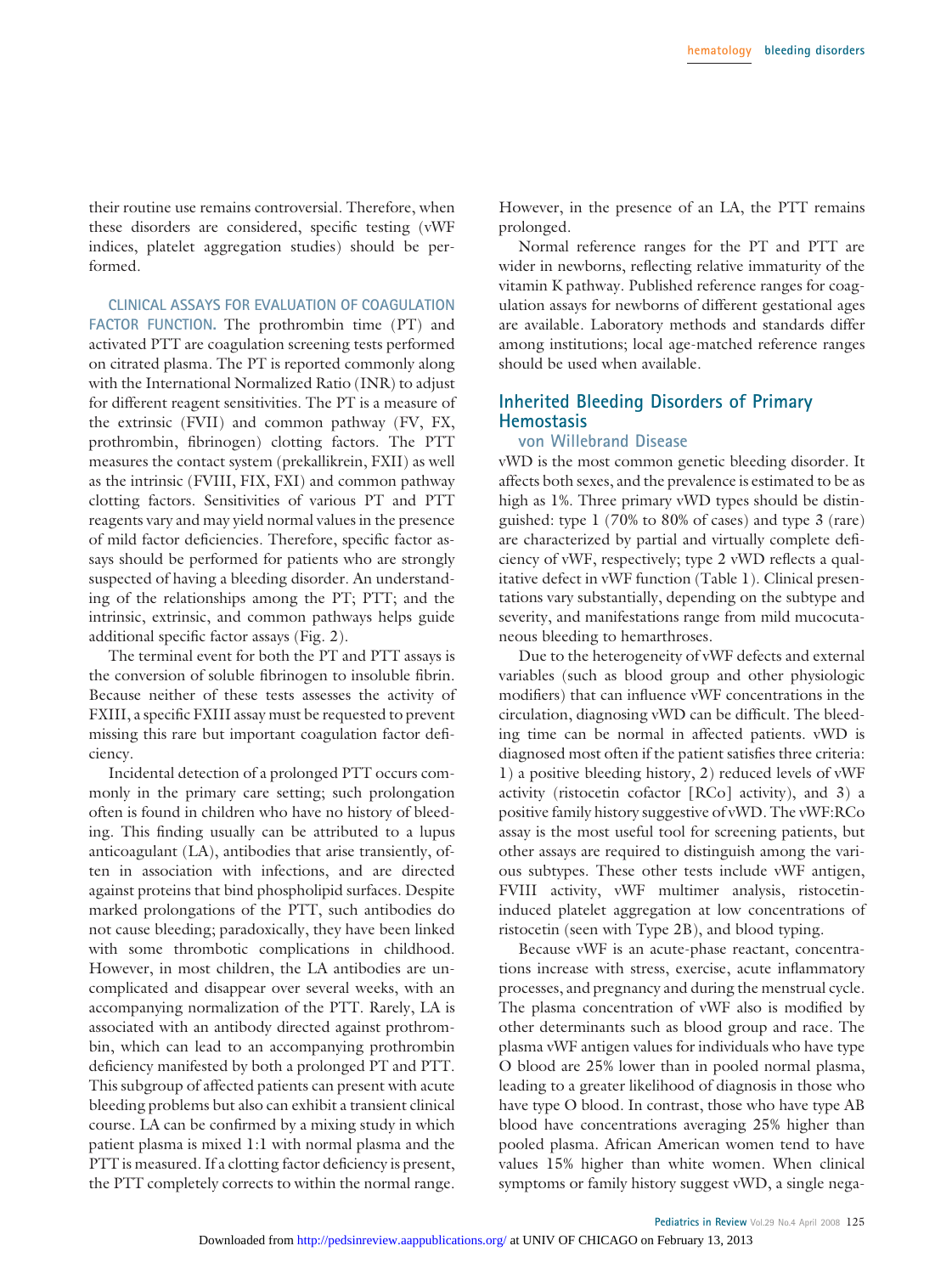| ×,<br>l |
|---------|
|         |
|         |
| ı       |
| I<br>ı  |
|         |
|         |
|         |
|         |
|         |
|         |
| ı       |
| Ĺ<br>l  |
| ı       |
| ı<br>Ï  |
|         |
| ı<br>í  |
|         |
|         |
| ı       |
|         |
| Í<br>I  |
|         |
| l       |
|         |
|         |
|         |

| $_{\text{Table 1.}}$ von Willebrand Dise                                     | ease                                                                                                  |                                                                                                                                                                                                                                                                                                                  |                                                                 |                                                             |                                                               |                                         |
|------------------------------------------------------------------------------|-------------------------------------------------------------------------------------------------------|------------------------------------------------------------------------------------------------------------------------------------------------------------------------------------------------------------------------------------------------------------------------------------------------------------------|-----------------------------------------------------------------|-------------------------------------------------------------|---------------------------------------------------------------|-----------------------------------------|
| Features                                                                     | Type 1                                                                                                | Type 2A                                                                                                                                                                                                                                                                                                          | Type 2B                                                         | Type 2N                                                     | Type 2M                                                       | Type 3                                  |
| Defect                                                                       | Partial quantitative<br>normal structure<br>$\sigma$<br>deficiency with<br>and function<br><b>VWF</b> | with loss of HMWM<br>qualitative defect<br>Quantitative and                                                                                                                                                                                                                                                      | ↓ affinity of vWF to<br>GP Ib/IX/V complex<br>platelet membrane | ↓ affinity of vWF<br>hemophilia A<br>mimicking<br>for FVIII | with retention of<br>Qualitative defect<br>HMWM               | deficiency<br>of vWF<br>Complete        |
| Pattern of bleeding                                                          | <b>Mucocutaneous</b>                                                                                  | Mucocutaneous                                                                                                                                                                                                                                                                                                    | Mucocutaneous                                                   | soft tissue, joint<br>Mucocutaneous,                        | Mucocutaneous                                                 | Mucocutaneous,<br>soft tissue,<br>joint |
| <b>Inheritance</b>                                                           | $\overline{4}$                                                                                        | Q                                                                                                                                                                                                                                                                                                                | $\overline{4}$                                                  | <b>AR</b>                                                   | $\overline{4}$                                                | <b>AR</b>                               |
| Bleeding time and/or<br><b>PFA-100</b>                                       | $\leftarrow$<br>N or                                                                                  | $\leftarrow$                                                                                                                                                                                                                                                                                                     | $\leftarrow$<br>$\overline{a}$                                  | $\overline{z}$                                              | $\leftarrow$<br>N or                                          | $\leftarrow$                            |
| Platelet count                                                               | z                                                                                                     |                                                                                                                                                                                                                                                                                                                  | $\frac{5}{2}$ $\frac{5}{2}$                                     |                                                             | z                                                             | z                                       |
| Factor VIII activity                                                         | N or $\downarrow$                                                                                     | $rac{5}{z}$                                                                                                                                                                                                                                                                                                      |                                                                 | I (discrepantly low<br>compared to vWF<br>antigen)          | N or                                                          | Markedly $\downarrow$                   |
| <b>WVF Antigen*</b>                                                          |                                                                                                       | $\rightarrow \rightarrow$                                                                                                                                                                                                                                                                                        | े<br>2<br>2                                                     | zz                                                          | N or $\downarrow$                                             | Markedly                                |
| activity (vWF:RCo)*<br>Ristocetin cofactor                                   |                                                                                                       |                                                                                                                                                                                                                                                                                                                  |                                                                 |                                                             | low compared to<br>$\downarrow$ (discrepantly<br>WVF antigen) | Markedly                                |
| platelet aggregation<br>with low dose of<br>Ristocetin-induced<br>ristocetin | Absent                                                                                                | Absent                                                                                                                                                                                                                                                                                                           | Present                                                         | Absent                                                      | Absent                                                        | Absent                                  |
| vWF multimer analysis                                                        |                                                                                                       | Absence of HMWM                                                                                                                                                                                                                                                                                                  | Absence of HMWM                                                 | z                                                           | z                                                             | Absent                                  |
| Response to DDAVP                                                            | Good                                                                                                  | Variable                                                                                                                                                                                                                                                                                                         | thrombocytopenia<br>Worsening of                                | Good vWF response;<br>poor FVIII activity<br>response       | Variable                                                      | <b>None</b>                             |
| $\uparrow$ = prolonged, $\downarrow$ = decreased, N = normal                 |                                                                                                       | AD=autosomal dominant, AR=autosomal recessive, DDAVP=desmopressin acetate, HMWM=high-molecular weight multimers, PFA=platelet function analyzer, wWF=von Willebrand factor,<br>Laboratory interpretation of von Willebrand factor concentrations should be evaluated in the context of the patient's blood group |                                                                 |                                                             |                                                               |                                         |

126 **Pediatrics in Review** Vol.29 No.4 April 2008

Downloaded from<http://pedsinreview.aappublications.org/>at UNIV OF CHICAGO on February 13, 2013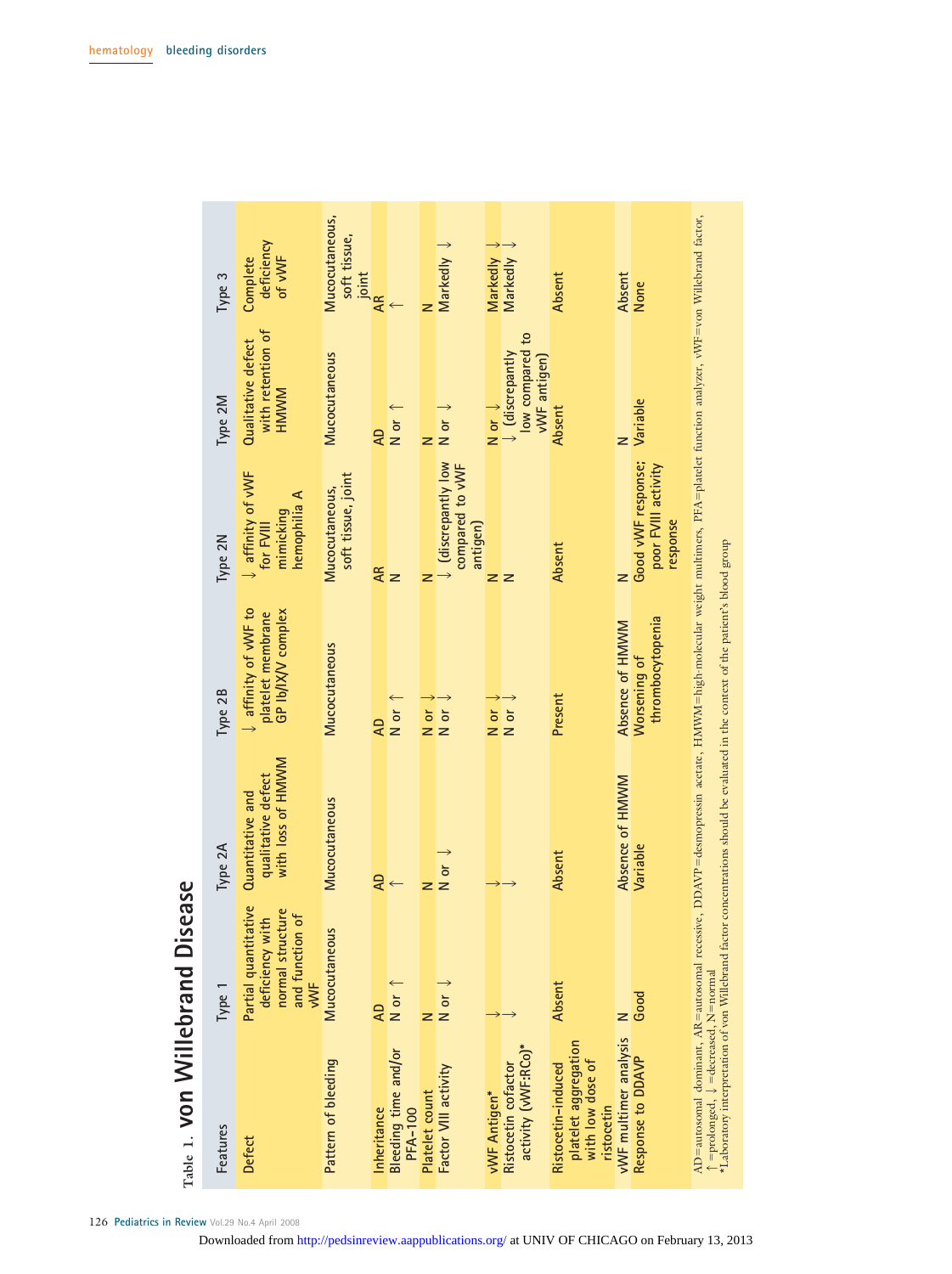tive test does not rule out the diagnosis; repeated laboratory measurements often are needed.

Two primary options are available to treat spontaneous bleeding episodes and for bleeding prophylaxis: desmopressin (DDAVP) and transfusional therapy with plasma-derived vWF products. DDAVP is the treatment of choice for most patients who have type 1 vWD and a subset of patients who have types 2A and 2M vWD. This hemostatic agent raises endogenous vWF plasma concentrations two- to fourfold and causes a similar rise in FVIII activity. Because peak values can be achieved within 1 hour after administration, the agent is useful for surgical prophylaxis.

Prior to considering DDAVP for treatment, a DDAVP challenge test should be performed by measuring vWF indices before and after the administration of DDAVP. The dose of DDAVP is 0.3 mcg/kg for intravenous use and 150 to 300 mcg via the intranasal route. DDAVP can be safely administered daily for several days in a row. The major adverse effects associated with its use include facial flushing, headache, tachycardia, and hyponatremia. Due to the risk of hyponatremic seizures, DDAVP should be used with utmost caution in young children  $(< 2 y$  of age) and children undergoing surgical procedures associated with significant blood loss. Simultaneous use of antifibrinolytic agents (e-aminocaproic acid, 50 mg/kg q 6 hours; tranexamic acid, 25 mg/kg q 4 to 6 hour) helps to stabilize the clot by preventing plasmin-mediated clot lysis.

For patients who have the more severe type 3 and in most patients who have type 2 disease, DDAVP is ineffective or is contraindicated, usually necessitating the use of plasma concentrates containing both FVIII and vWF. Virally inactivated products always should be used rather than cryoprecipitate. These agents are dosed in vWF: RCo units (1.5% plasma increase for every 1 IU/kg infused). vWF-containing concentrates also should be considered for patients whose disease is mild and who have failed to have their bleeding controlled with DDAVP or antifibrinolytic agents. Adolescent girls presenting with menorrhagia as their primary bleeding manifestation may have bleeding controlled with oral contraceptives as well as DDAVP.

#### **Platelet Function Disorder**

Thrombocytopenia is another important cause of bleeding manifestations in children, but the approach to this problem is beyond the scope of this review. Platelet function disorders may be congenital or acquired and commonly present with spontaneous mucocutaneous bleeding or bleeding after hemostatic challenge (eg, trauma, surgery). Acquired disorders are most common. Antiepileptic medications (eg, valproate) and antidepressants can cause functional impairment of platelets. Antiplatelet agents such as aspirin cause platelet inhibition for the entire life span ( $\sim$ 5 to 7 d) of the platelet; other NSAIDs inhibit platelets as long as the drug is present. Systemic disorders such as uremia, congenital heart disease, liver failure, and leukemia also can lead to platelet function defects. Any possible acquired causes for platelet dysfunction should be ruled out before an inherited cause is considered.

Congenital platelet disorders are less common and are comprised of inherited defects in receptors critical to platelet adhesion and aggregation, defects in signaling molecules that impair platelet secretion, and defects in platelet metabolism. The clinical presentation is variable but usually manifests with mild mucocutaneous bleeding. Patients in whom the disorders are suspected may be screened in vivo for a prolonged bleeding time or ex vivo using a PFA. Platelet aggregometry tests platelet aggregation and secretion responses to a variety of agonists. Some disorders exhibit structural abnormalities under light or electron microscopy.

The bleeding symptoms in hereditary platelet disorders often can be ameliorated with DDAVP and antifibrinolytic agents, although certain severe disorders (eg, Bernard-Soulier syndrome and Glanzmann thrombasthenia) may require platelet transfusions. Recently, recombinant FVIIa (rFVlla) has been shown to be effective in controlling bleeding in patients who have these more severe platelet function defects. Such use of this agent has not been approved yet by the United States Food and Drug Administration.

# **Congenital Deficiency of Coagulation Proteins**

# **Hemophilia**

Hemophilia A and B result from deficiency or dysfunction of FVIII or FIX, respectively. The incidence of hemophilia A is estimated to be 1 in 5,000 male births and that of hemophilia B is estimated at 1 in 30,000 male births. Because the genes for both FVIII and FIX are located on the X chromosome, hemophilia primarily affects males, although females may be symptomatic carriers. All the female offspring of an affected male are obligate carriers. Carrier females have a 50% chance of passing the affected chromosome to their male offspring. Clinical severity, corresponding factor concentrations, and clinical signs are elaborated in Table 2. The typical presentation is excessive bleeding after circumcision. However, with fewer families choosing circumcision, this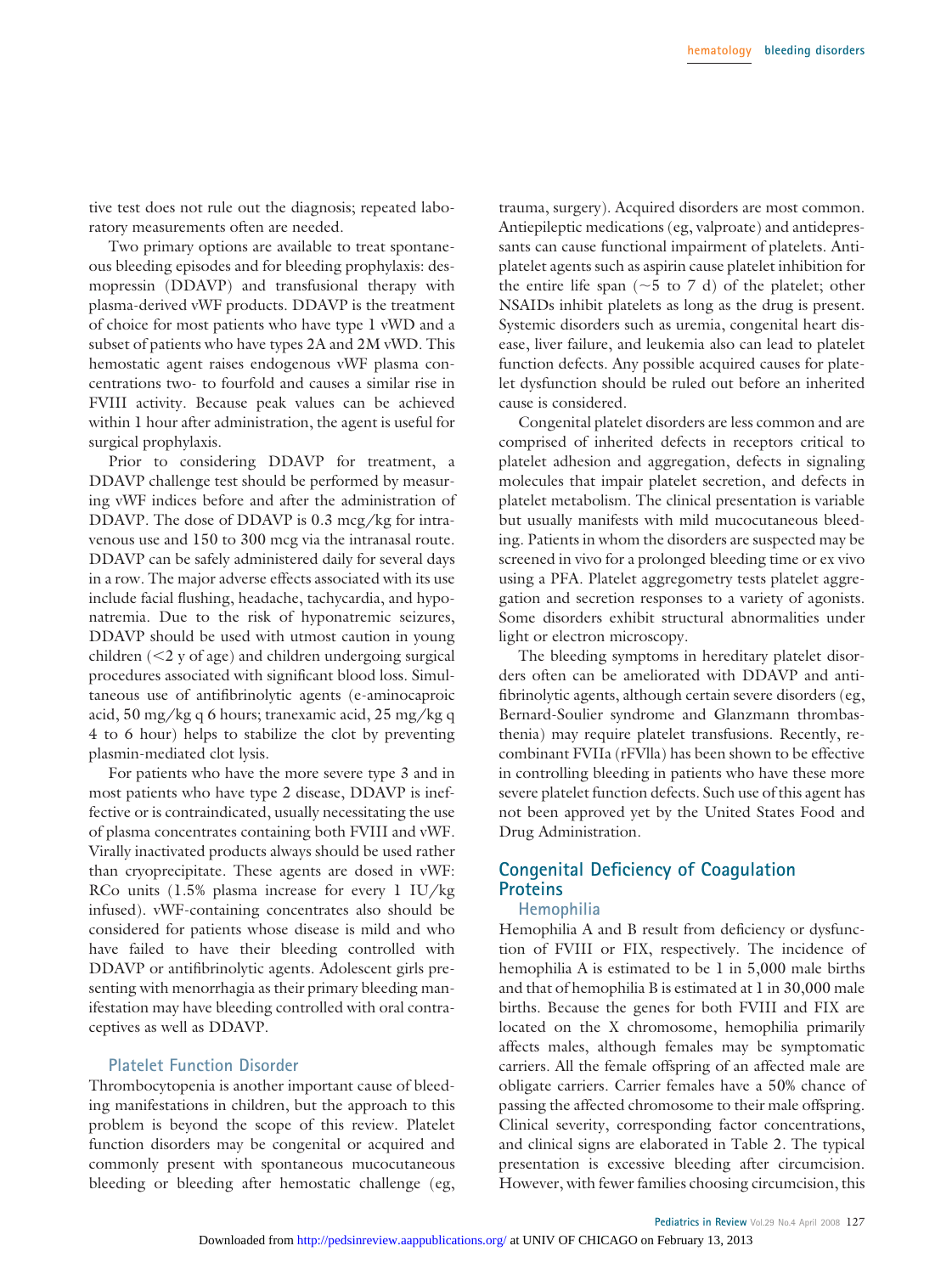| <b>Classification</b>        | <b>Severe</b>                                                                              | Moderate                                                                                              | Mild                                                     |
|------------------------------|--------------------------------------------------------------------------------------------|-------------------------------------------------------------------------------------------------------|----------------------------------------------------------|
| <b>FVIII or FIX activity</b> | $< 1\%$                                                                                    | 1% to 5%                                                                                              | 6% to 30%                                                |
| Frequency                    | 50% to 70%                                                                                 | 10%                                                                                                   | 30% to 40%                                               |
| Cause of bleeding            | <b>Spontaneous</b>                                                                         | Minor trauma, rarely<br>spontaneous                                                                   | Major trauma, surgery                                    |
| Frequency of bleeding        | 2 to 4 times/mo                                                                            | 4 to 6 times/ $v$                                                                                     | <b>Uncommon</b>                                          |
| Pattern of bleeding          | Joint, soft tissue, bleeding<br>after circumcision.<br>neonatal intracranial<br>hemorrhage | Joint, soft tissue $\pm$ bleeding<br>after circumcision. $\pm$<br>neonatal intracranial<br>hemorrhage | Joint, soft tissue, $\pm$ bleeding<br>after circumcision |

# **Table 2. Clinical Classification of Hemophilia**

early bleeding challenge often is missed. Later presentations in infancy can include severe mucosal bleeding from tongue or gum injuries and prominent bruising, with hematomas over both the trunk and extremities. The classic bleeding manifestations of severe hemophilia, severe soft-tissue bleeding and hemarthroses, typically do not begin until the child becomes ambulatory, mostly after the first birthday.

Those who have hemophilia usually have a prolonged PTT, with normal PT, platelet count, and bleeding time/PFA testing. The diagnosis is confirmed by analysis of FVIII or FIX activity. FVIII activity already is at "adult" values at birth. However, because FIX is a vitamin K-dependent factor, FIX concentrations typically are low in the newborn period. Follow-up FIX activity should be measured after 4 to 6 months of age to confirm a diagnosis of mild hemophilia B. Mild reductions in FVIII also should prompt measurement of vWF concentrations to rule out vWD.

Patients who have hemophilia can be treated with episodic or prophylactic infusions of factor concentrates. In developed countries, most children who have severe hemophilia are treated with prophylactic therapy to prevent the chronic complications associated with frequent joint bleeding and to prevent life-threatening bleeding. Much of the treatment is home-based after the parents, caregivers, and eventually the patient learn venipuncture technique.

Due to concerns about transfusion-transmitted diseases in the past and an increasing demand for factor concentrates worldwide, most pediatric patients in the developed world now are treated with recombinantderived FVIII and FIX concentrates. Recombinant FVIII concentrates produce a 2% rise in plasma FVIII concentration for every 1 IU/kg infused. Current recombinant FIX concentrates produce about an 0.8% rise in plasma FIX concentration for every 1 IU/kg infused. Target replacement should aim for a 50% correction of the plasma value for most hemorrhages. However, replacement for major hemorrhages (head and neck, abdominal, intracranial) should aim for 100% plasma values. Perioperative management always should be conducted in consultation with a pediatric hematologist.

Following treatment with FVIII concentrates, up to 30% of patients who have hemophilia A develop antibodies (called inhibitors) against FVIII, usually within the first 50 exposures. The incidence of inhibitors is lower in hemophilia B (1% to 3%). Most inhibitors are detected during routine surveillance, but such antibodies may seriously complicate the treatment of bleeding events or surgery if the inhibitor emerges during the treatment. Patients who have inhibitors usually are unresponsive to factor concentrates but can be treated with "bypassing" agents, such as rFVIIa or activated prothrombin complex concentrates.

The care of patients who have hemophilia within a network of specially trained hemophilia treatment centers has greatly reduced the mortality and morbidity once associated with this condition. Patients whose disease is severe now can expect a lifespan similar to that of healthy males who have little to no joint disease as adults.

Prenatal diagnosis options for women known to be carriers for hemophilia include: 1) noninvasive fetal sex determination by ultrasonography and 2) invasive testing by chorionic villus sampling or amniocentesis for specific diagnosis. Due to the greatly enhanced quality of life with current hemophilia therapy, most women currently opt for noninvasive fetal sex determination facilitated by ultrasonography in the second trimester. This allows for appropriate decisions regarding delivery options and accelerated diagnostic testing in the newborn period.

# **Rare Congenital Bleeding Disorders**

Additional rare congenital coagulation bleeding disorders that have autosomal recessive inheritance include deficiencies/dysfunction of coagulation factors V, VII,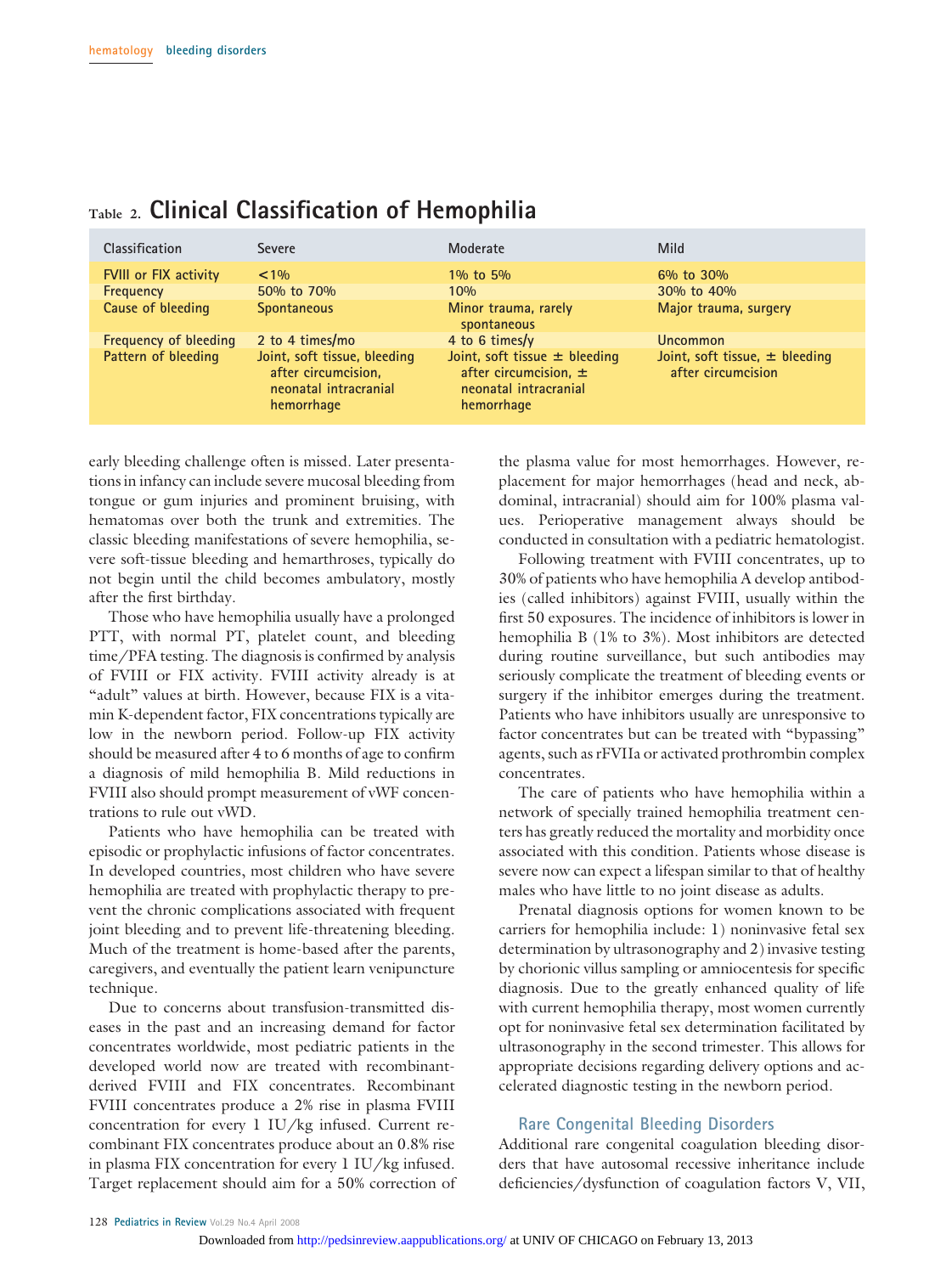X, XI, XIII, and fibrinogen. Affected patients present with prolongations of the PT or PTT or both, with the exception of FXIII, as mentioned earlier. In addition, there are rare inherited disorders of fibrinolysis in which patients exhibit excessive fibrinolytic activity that compromises clot stability. Clinicians should consider a connective tissue disorder (eg, Ehlers-Danlos syndrome) if significant mucocutaneous bleeding is accompanied by normal laboratory study results.

## **Acquired Bleeding Disorders**

The most common causes of bleeding encountered in clinical practice are due to acquired systemic disorders. Abnormal hemostasis in liver disease involves a variety of mechanisms, including impaired hepatic synthesis, activation of both coagulation and fibrinolytic systems, loss of hemostatic proteins into ascitic fluid, concurrent vitamin K deficiency, thrombocytopenia, and platelet dysfunction. Management of coagulopathy due to hepatic dysfunction should include replacement of coagulation factors with fresh frozen plasma (FFP) or cryoprecipitate, vitamin K replacement, and platelet transfusions.

Acquired vitamin K deficiency should be suspected in chronically ill children who have malabsorption syndromes such as cystic fibrosis, biliary atresia, and celiac disease. Hemorrhagic disease of the newborn (HDN) is attributed to hepatic immaturity in the synthesis of vitamin K-dependent clotting factors. Generally, affected infants have been delivered at home and have not received prophylactic vitamin K injections. HDN can be treated with intramuscular or oral vitamin K. Uremia and cardiopulmonary bypass and extracorporeal membrane oxygenation circuits can cause bleeding through both qualitative and quantitative platelet defects. In addition, during cardiopulmonary bypass, the concentrations of both coagulant proteins and inhibitors of coagulation decrease significantly due to hemodilution. These disorders can be treated with FFP and platelet transfusions. DDAVP can aid in improving bleeding symptoms in children who have renal failure. However, close monitoring of fluid and electrolyte balance is required to avoid hyponatremia in this population.

DIC is a consumptive coagulopathy that involves simultaneous activation of coagulation and the fibrinolytic system. This presentation most often is accompanied by prolongations of coagulation screening tests, thrombocytopenia, and elevated concentrations of fibrin degradation products (eg, D-dimer). In addition to providing supportive therapy through replacement of coagulation factors with FFP and platelets, correction of the underlying cause (sepsis, malignancy, trauma) is the primary aim of management.

Acquired inhibitors to coagulation proteins such as FVIII or FIX are rare in children. Acquired vWD has been reported in children who have congenital heart diseases with right-to-left shunt due to rapid clearance of large vWF multimers. For children who have Wilms tumor, adsorption of vWF on malignant cells can lead to acquired vWD.

Coagulopathy in children who have acute promyelocytic leukemia has been shown to be associated with DIC. Treatment with FFP, platelets, and antifibrinolytic agents may be required to control bleeding in such patients.

#### **Summary**

The general pediatrician remains the "front line" for the identification of congenital and acquired bleeding disorders. Prompt and accurate diagnosis is critical to ensure timely and appropriate therapy and to avoid potentially life-threatening complications. Detection involves a careful and focused history and physical examination as well as diagnostic screening studies. Knowledge of available therapies is helpful in emergent situations, even when a rare disorder is suspected. A pediatric hematologist should be consulted once patients are identified to aid in diagnosis and to recommend long-term management.

#### **Suggested Reading**

- Hayward CPM, Rao AK, Cattaneo M. Congenital platelet disorders: overview of their mechanisms, diagnostic evaluation and treatment. *Haemophilia.* 2006;(suppl 3):128 –136
- Lippi G, Franchini M, Guidi GC. Diagnostic approach to inherited bleeding disorders. *Clin Chem Lab Med.* 2007;45:2–12
- Mannucci PM. How I treat patients with von Willebrand disease. *Blood.* 2001;97:1915–1919
- Mannucci PM, Tuddenham EG. The hemophilias: from royal genes to gene therapy. *N Engl J Med.* 2001;344:1773–1779
- Peyvandi F, Kaufman RJ, Seligsohn U, et al. Rare bleeding disorders. *Haemophilia.* 2006;(suppl 3):137–142

#### **Useful Web Sites**

National Hemophilia Foundation: www.hemophilia. org/resources/handi/htm

Safety checklist for young children: http:// parentcenter.babycenter.com/general/72315.html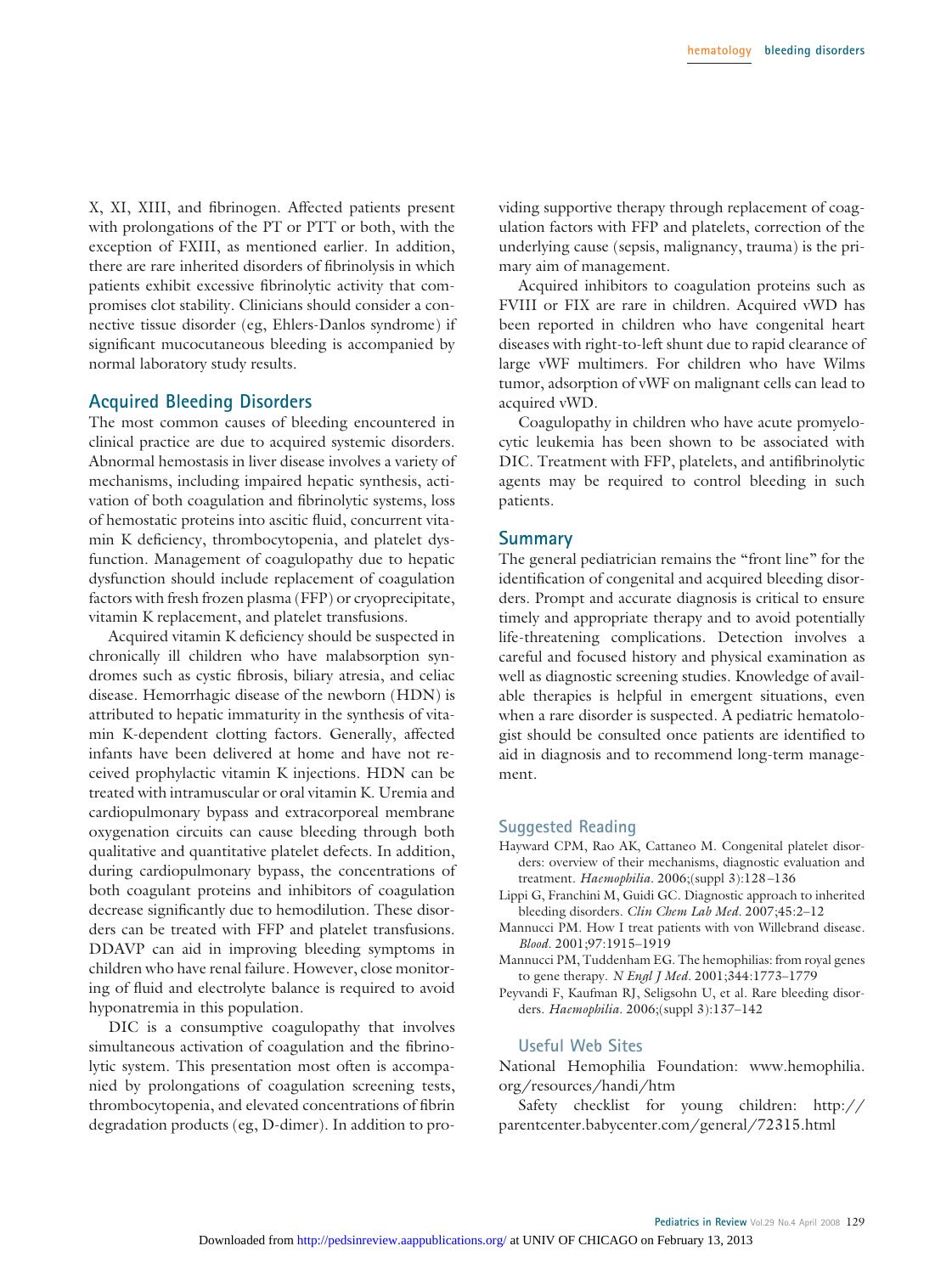# **PIR Quiz**

**Quiz also available online at www.pedsinreview.org.**

**6. Which of the following clinical features is most likely to be associated with a benign condition?**

- **A. Bleeding 7 days after a tonsillectomy.**
- **B. Bruises over the bony prominences of the extremities, both proximal and distal.**
- **C. Epistaxis (worse in winter).**
- **D. Hemarthrosis.**
- **E. Menstrual bleeding that lasts 8 days.**
- **7. Which of the following coagulation factors is measured exclusively by the activated partial thromboplastin time?**
	- **A. Factor V.**
	- **B. Factor VII.**
	- **C. Factor VIII.**
	- **D. Factor X.**
	- **E. Factor XIII.**
- **8. You are evaluating a 15-year-old girl who has had heavy periods since menarche at age 13 years. Her periods are regular, but she experiences heavy bleeding that lasts for 8 to 9 days with each cycle. She denies other bleeding. Her mother reports a similar menstrual history. Her physical examination findings are normal. Laboratory evaluation reveals a normal platelet count, prothrombin time, and partial thromboplastin time with a normal bleeding time. Of the following, which is the most likely diagnosis in this patient?**
	- **A. Bernard-Soulier syndrome.**
	- **B. Factor VIII deficiency.**
	- **C. Hemophilia B.**
	- **D. Systemic lupus erythematosus.**
	- **E. von Willebrand disease.**
- **9. A 3-year-old boy comes to your office with a limp. He reports falling while playing tag with his brother earlier that day. His medical history is unremarkable except for prolonged bleeding after circumcision. There is no family history of bleeding. His physical examination reveals a tender, large, bluish mass in the left quadriceps muscle, which his mother says has enlarged quickly over the last few hours. You suspect a bleeding disorder. Of the following, which is the most likely bleeding disorder in this patient?**
	- **A. Acute lymphoblastic leukemia.**
	- **B. Factor XIII deficiency.**
	- **C. Hemophilia A.**
	- **D. Immune thrombocytopenic purpura.**
	- **E. von Willebrand disease.**